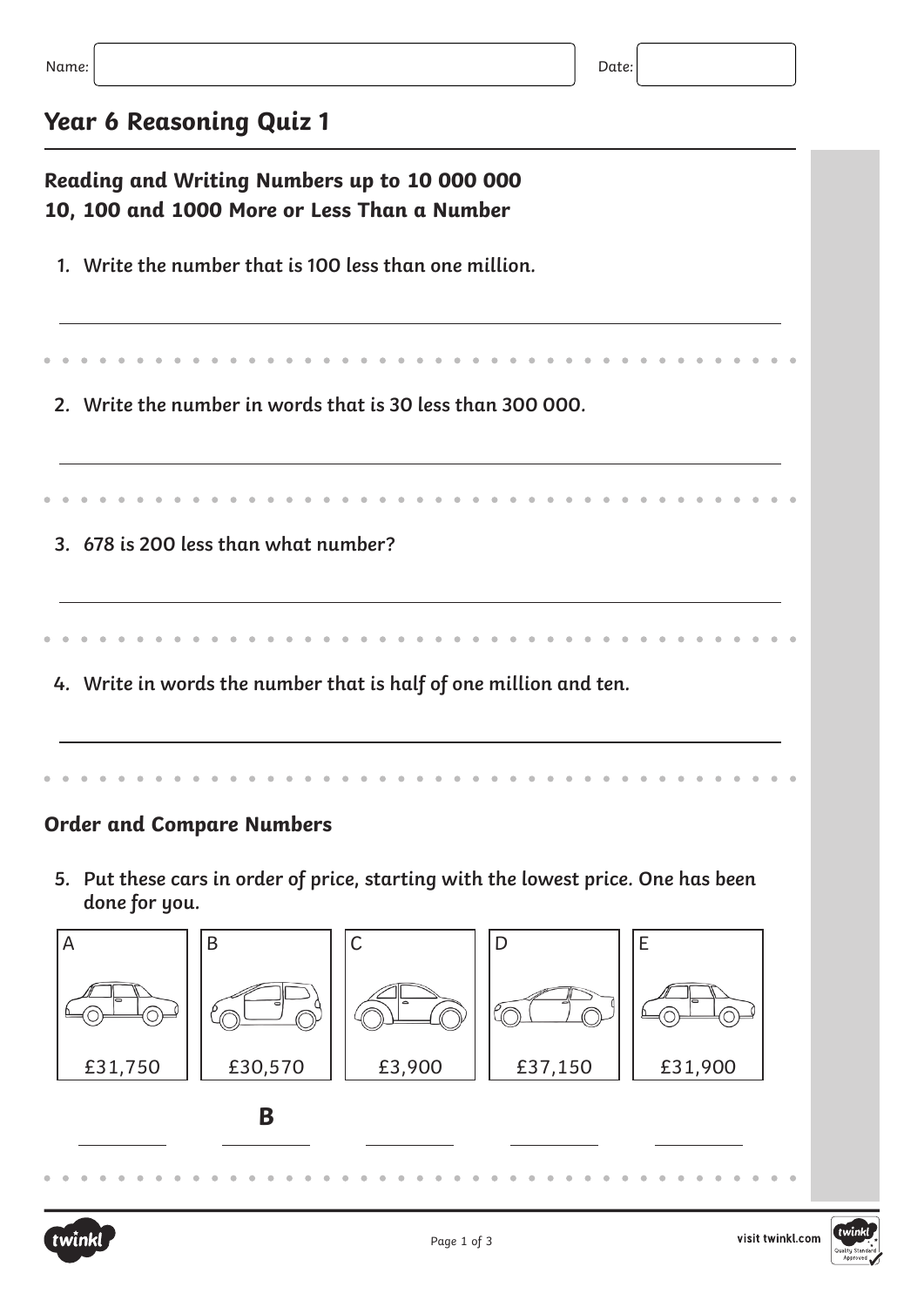## **6. Order the following numbers from smallest to largest.**

| 11.1                        | 1.01                                           | 1.1                                                                                                            | 10.1         | 10.11 |  |
|-----------------------------|------------------------------------------------|----------------------------------------------------------------------------------------------------------------|--------------|-------|--|
|                             |                                                |                                                                                                                |              |       |  |
|                             |                                                |                                                                                                                |              |       |  |
| <b>Place Value</b>          |                                                |                                                                                                                |              |       |  |
| 7. In the number 178 390.82 |                                                |                                                                                                                |              |       |  |
|                             |                                                |                                                                                                                |              |       |  |
|                             |                                                | a) Which digit is in the ten thousands place?___________________________________                               |              |       |  |
|                             |                                                |                                                                                                                |              |       |  |
|                             |                                                |                                                                                                                |              |       |  |
| 8. In the number 217 361.05 |                                                |                                                                                                                |              |       |  |
|                             |                                                |                                                                                                                |              |       |  |
|                             |                                                |                                                                                                                |              |       |  |
|                             |                                                | b) Which digit is in the tenths place? Manuscript and Michael School and Michael School and Michael School and |              |       |  |
|                             |                                                | .                                                                                                              |              |       |  |
| <b>Roman Numerals</b>       |                                                |                                                                                                                |              |       |  |
|                             | 9. Here is a number written in Roman numerals. |                                                                                                                | <b>DCCIX</b> |       |  |
|                             |                                                |                                                                                                                |              |       |  |
|                             |                                                |                                                                                                                |              |       |  |
|                             | 10. Write the year 2017 in Roman numerals.     |                                                                                                                |              |       |  |
|                             |                                                |                                                                                                                |              |       |  |
|                             |                                                |                                                                                                                |              |       |  |
|                             |                                                |                                                                                                                |              |       |  |
|                             |                                                |                                                                                                                |              |       |  |
|                             |                                                |                                                                                                                |              |       |  |

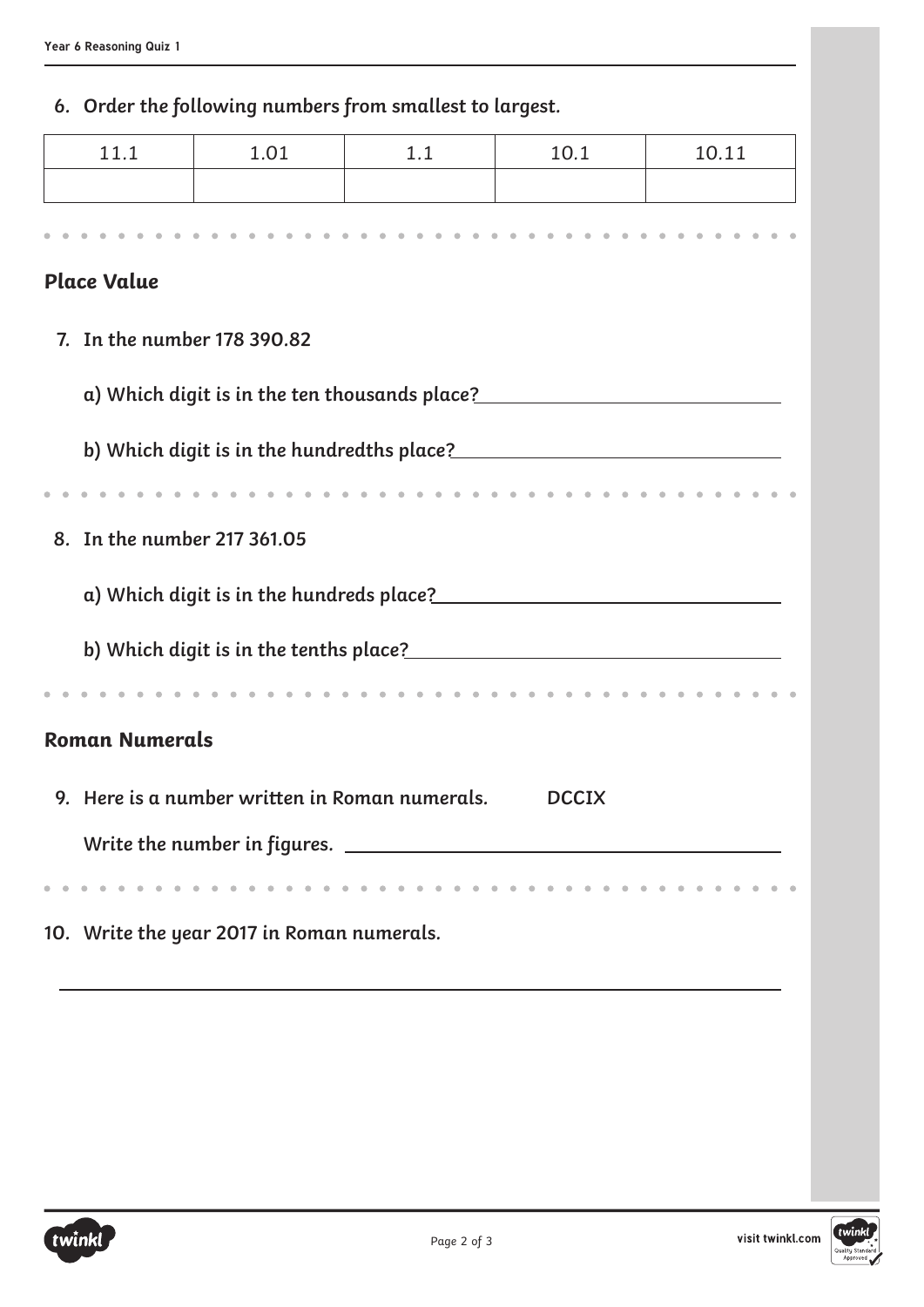## **Rounding**

| 11. Round 263 874                                                                                   |    |  |    |   |  |
|-----------------------------------------------------------------------------------------------------|----|--|----|---|--|
|                                                                                                     |    |  |    |   |  |
|                                                                                                     |    |  |    |   |  |
|                                                                                                     |    |  |    |   |  |
|                                                                                                     |    |  |    |   |  |
|                                                                                                     |    |  |    | . |  |
| <b>Negative Numbers</b>                                                                             |    |  |    |   |  |
|                                                                                                     |    |  |    |   |  |
|                                                                                                     |    |  |    |   |  |
| 13. Here is part of a number line.                                                                  |    |  |    |   |  |
| Write the missing numbers in the boxes.                                                             |    |  |    |   |  |
|                                                                                                     |    |  |    |   |  |
|                                                                                                     |    |  |    |   |  |
|                                                                                                     |    |  |    |   |  |
|                                                                                                     | -8 |  | -8 |   |  |
|                                                                                                     |    |  |    |   |  |
|                                                                                                     |    |  |    |   |  |
|                                                                                                     |    |  |    |   |  |
|                                                                                                     |    |  |    |   |  |
|                                                                                                     |    |  |    |   |  |
| 14. The temperate outside is -4 $\degree$ C and inside is 15 $\degree$ C. What is the difference in |    |  |    |   |  |
| temperature between the outside and inside?                                                         |    |  |    |   |  |
|                                                                                                     |    |  |    |   |  |
|                                                                                                     |    |  |    |   |  |
|                                                                                                     |    |  |    |   |  |
|                                                                                                     |    |  |    |   |  |